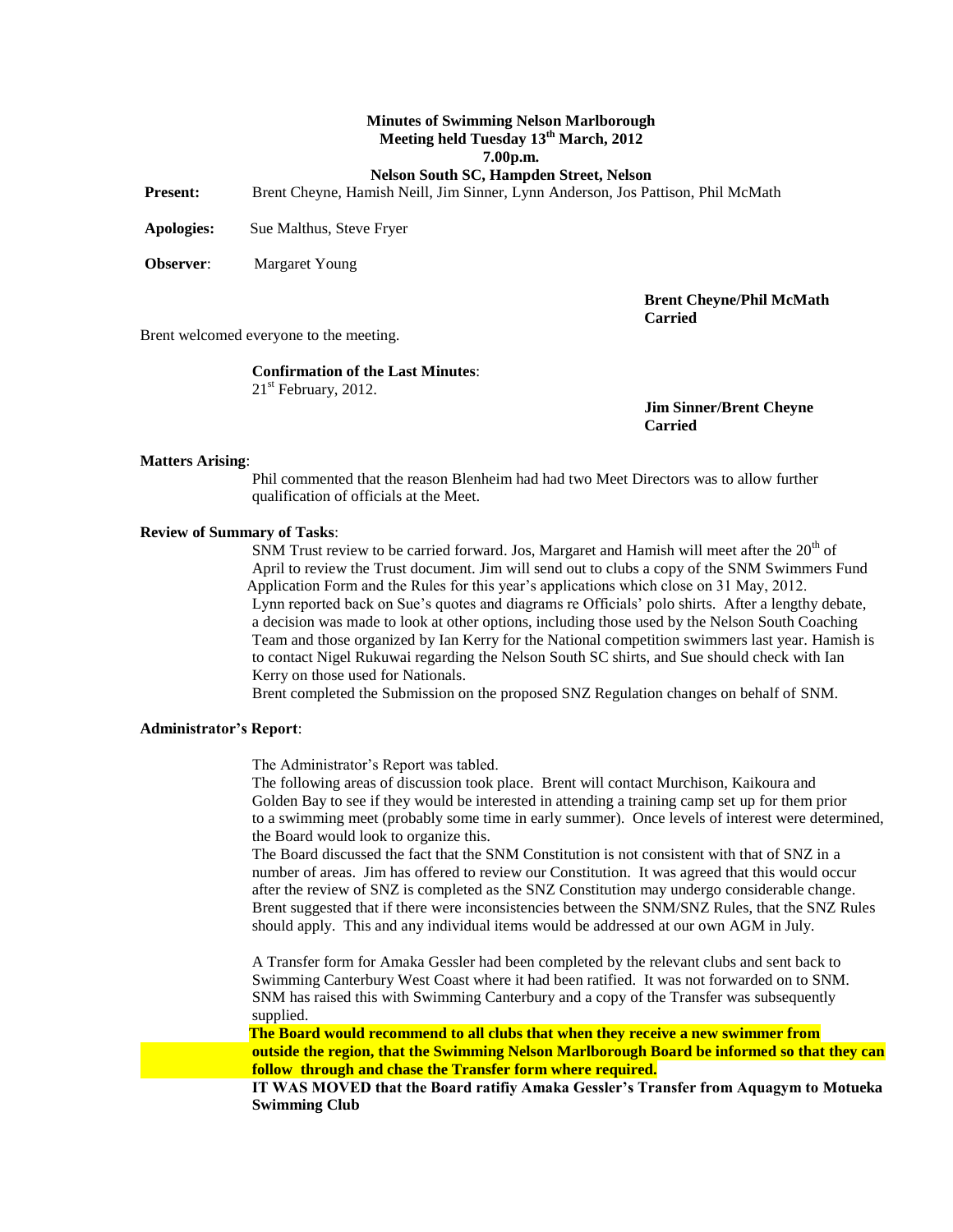### **Jim Sinner/Brent Cheyne Carried**

An email sent from Kent Stead reminded regions and clubs that swimmers/coaches/managers must be registered on the SNZ Database to be eligible to attend National Meets. Team Managers are not necessarily registered, but clubs need to ensure that all their swimmers and coaches are! Brent queried where in the SNZ Rules it states that a Team Manager must be registered?? He also queried why Kent would raise this issue.

The Board discussed a date and venue for this year's AGM.

**IT WAS MOVED that the SNM AGM be held on 29th July, 2012 commencing at 10.00a.m. at the Richmond Town Hall (subject to availability).**

> **Jim Sinner/Brent Cheyne Carried**

Kay will follow up the booking of the Hall.

**Kay will remind clubs that they need to submit the names of people who should be considered for awards to Margaret Young as the Convenor of the SNM Awards Committee. Margaret stressed that these nominations should be completed on the form included in the SNM Rules. The form is on Page 34 of the Rules. Guidelines for nominations Rule 33-37 – pages 14, 15 and 16. Brent stressed that Board members should encourage their clubs to put names forward. Clubs also need to note that the last day for acceptance of these nominations is 30th April in any year.**

**IT WAS MOVED that the Administrator's Report be accepted.**

**Brent Cheyne/Jim Sinner Carried**

**Treasurer's Report:**

Brent tabled the Treasurer's Report.

**IT WAS MOVED that the Treasurer's Report be accepted.**

**Brent Cheyne/Phil McMath Carried** 

# **Registrar's Report to Swimming Nelson Marlborough**

# **1. Software updates**

The new software has been purchased, delivered and installed on the SNM computer and most club computers, and despite some error messages now seems to be working well.

Hy-tek over-charged me for the software by about US\$500 (about NZ\$700), charging full price rather than the discounted prices offered in a quote and by email. They have not responded to 3 email messages about this, and I have therefore contacted the bank to dispute the charge. The bank will send a "please explain" message to Hy-tek, and if it is still unresolved I will submit documentation to support the lower charge.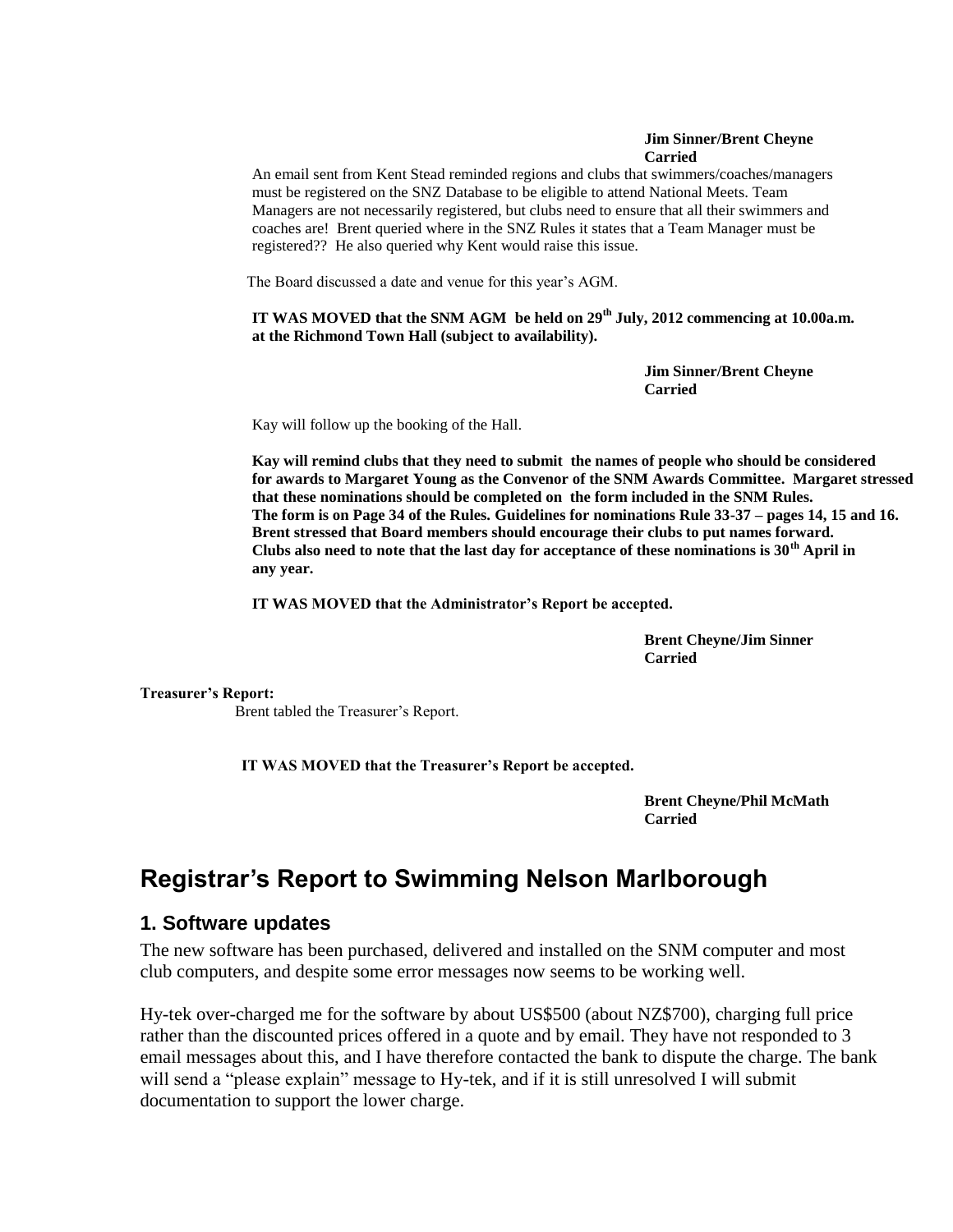## **2. Status of Amaka Gessler**

I recently learned that Amaka Gessler requested a transfer from Aquagym to Motueka as of March 2011. The transfer form was reportedly signed by both clubs but never submitted to SNM and I was not informed. It turns out that Amaka's registration for 2011-12 was paid in September 2011 but, again, I was not informed. I have asked Amaka and the Motueka Recorder to ask Aquagym if they can re-send the form so that the transfer can be ratified by SNM.

# **3. SNM Records**

The times listed below, swum at the National Age Group Championships, are faster than existing SNM records.

### **Times faster than SNM Records since last report**

Event LC/ SC Age M/ F New time Swimmer Club Previous record holder

### **NAGs 2012** 6-3-2012

50 Back LC 13 F 33.55 Samantha Trevurza Motueka Lydia Mossman at 2011 Sec Schools 50 Breast LC 13 F 35.74 Sara Gane Blenheim Ellie Rukuwai NAGs 2011 200 Breast LC 13 F 2:45.90 Sara Gane Blenheim Sara Gane Victoria Champs 2012 400 I.M. LC 13 F 5:26.60 Sara Gane Blenheim Tracey Norton 1990 100 Back LC 16 F 1:09.45 Grace Woodall Nelson South Ann Blackbeard 2007 200 Back LC 16 F 2:30.55 Grace Woodall Nelson South Grace Woodall Wgtn LC Champs 2012 200 Fly LC 16 M 2:22.65 Fraser Neill Nelson Leighton Riley SI Champs 2003 400 I.M. LC 16 M 5:02.70 Fraser Neill Nelson Leighton Riley Canterbury A's 2004 400 Free LC 17 M 4:25.82 Kaiori McGuinnety Nelson South Ben Drummond 2002 100 Back LC 17 M 1:05.73 Kaiori McGuinnety Nelson South Ben Drummond 2001 50 Fly LC 17 M 28.09 Kaiori McGuinnety Nelson South Nick Kerry Wgtn LC Champs 2012 100 Back LC Open F 1:09.45 Grace Woodall Nelson South Ann Blackbeard 2007 200 Back LC Open F 2:30.55 Grace Woodall Nelson South Cher Black 1998 *I recommend* that the times listed in the attachment be confirmed as SNM records.

Jim Sinner SNM Registrar

### **IT WAS MOVED that the above records be ratified.**

**Jim Sinner/Hamish Neill Carried**

**IT WAS MOVED that the Registrar's Report be accepted.**

**Jim Sinner/Jos Pattison Carried**

### **Publicity/Communications Report**

Jim has reported to the media on the NAG results and provided times requested by Josh Reich of the Nelson Mail for an article on Grace Woodall.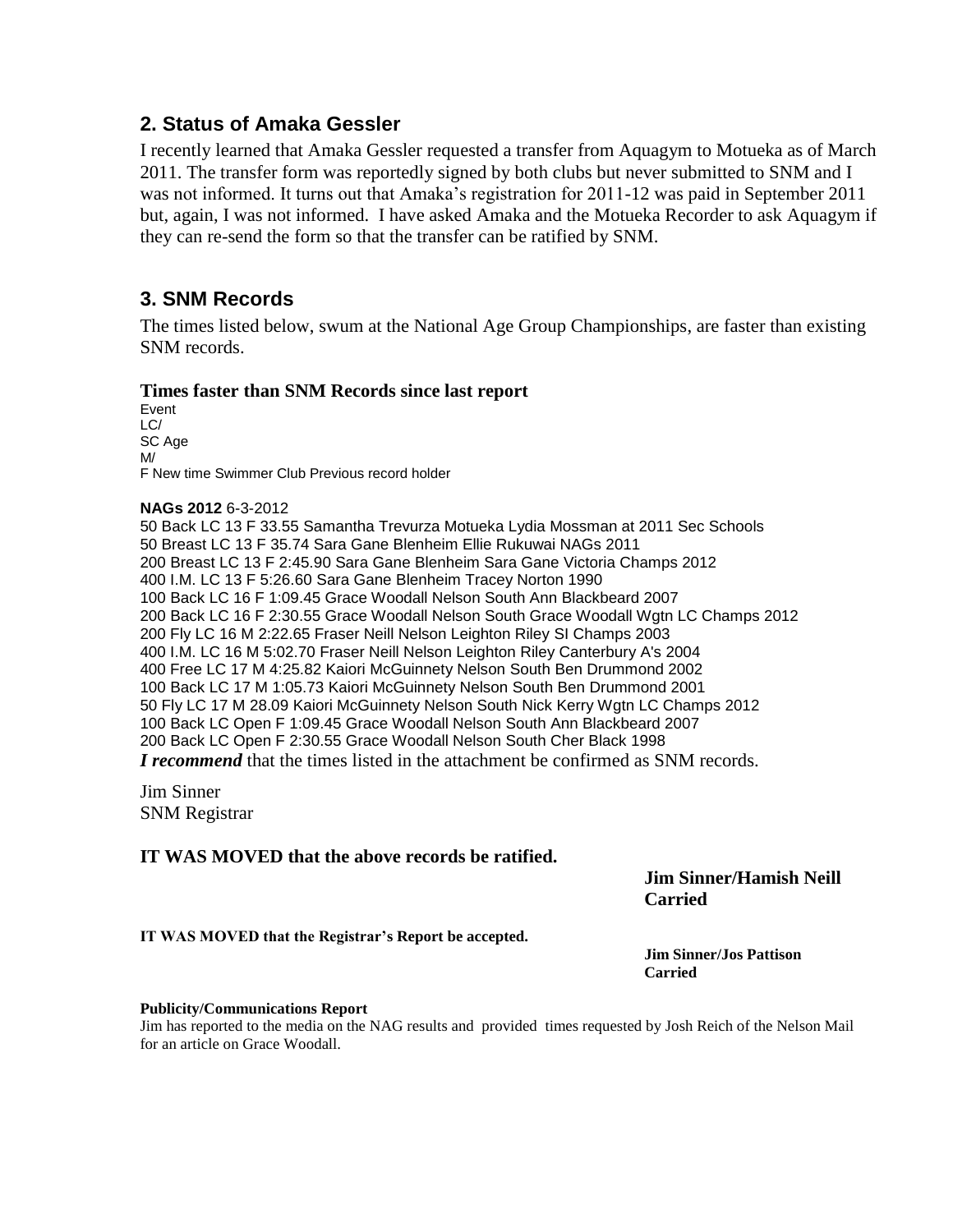### **Funding Report:**

The current funding project was covered under Summary of Tasks**.** Jim has put an acknowledgement to NZCT on the SNM website.

### **Technical/Coaching:**

Hamish is looking to start a SNM Coaches Forum where our coaches can get together to discuss current issues and any requests they may wish to make to the SNM Board. Hamish is to send an email out to all coaches on this topic.

### **Events:**

Phil raised the point that SNM could look to have a "fun" event. Hamish commented that CLM run a Saturday league which is very successful. This is run like an inter-house competition. We would need to gauge support for this from our competitive swimmers before resources were applied to it. Clubs already run fun events and club nights. Brent is to prepare a draft calendar for the 2012-2013 year and submit this to the next Board meeting. Clubs will then be asked to provide dates for their meets to add to the calendar. The SNM events will continue to be scheduled to fit within the qualifying periods for National Meets. Hamish asked that the SNM Winter Meet be rescheduled so that it is within the qualifying period for the NZ Short Course Championships.

### **General Business**:

### **Review of SNZ**

Update. No developments since the last Board meeting. We are expecting to receive feedback from the consultation stage in early April.

#### **Review of recent swimming meets**:

Jos stated that the SNM Representative Team at NAGS was the largest he could remember from our region. There were also two other swimmers who had qualified but were unable to attend. Sara Gane earned three medals (including one gold), and a number of swimmers made finals.

Jos commented that the SNM Team at the SI C&T had done very well and the meet was enjoyed by all.

### **Committee for Pool Arrangement**:

The combined squad will train at Riverside Pool on Mondays and Tuesdays creating space for Waimea at the ASB Pool. They are, however, struggling for the rest of the week with three lanes for the other nights accommodating 51 swimmers, which is far from ideal. Waimea may look to have a third session on a Saturday morning. Very little space is available for the Junior squad with two lanes available for one day, and one lane available for another day. Two morning sessions will probably be arranged at Riverside if swimmers are willing to commit to this.

#### **Proposed Changes to SNZ Regulations**:

The SNM Submission had been sent to Kent Stead where we have basically said no to all proposed changes. We have received a copy of Swimming Auckland's Submission. They have very similar views to us and definitely support the needs of the smaller regions such as ours. We have not heard of an outcome from SNZ to date.

SNM has asked the Auckland CEO to thank the Auckland Board for supporting the smaller regions.

**The meeting closed at 9.33 p.m. Next meeting: Tuesday 24th of April 2012, Nelson SC Rooms, 7.00p.m.**